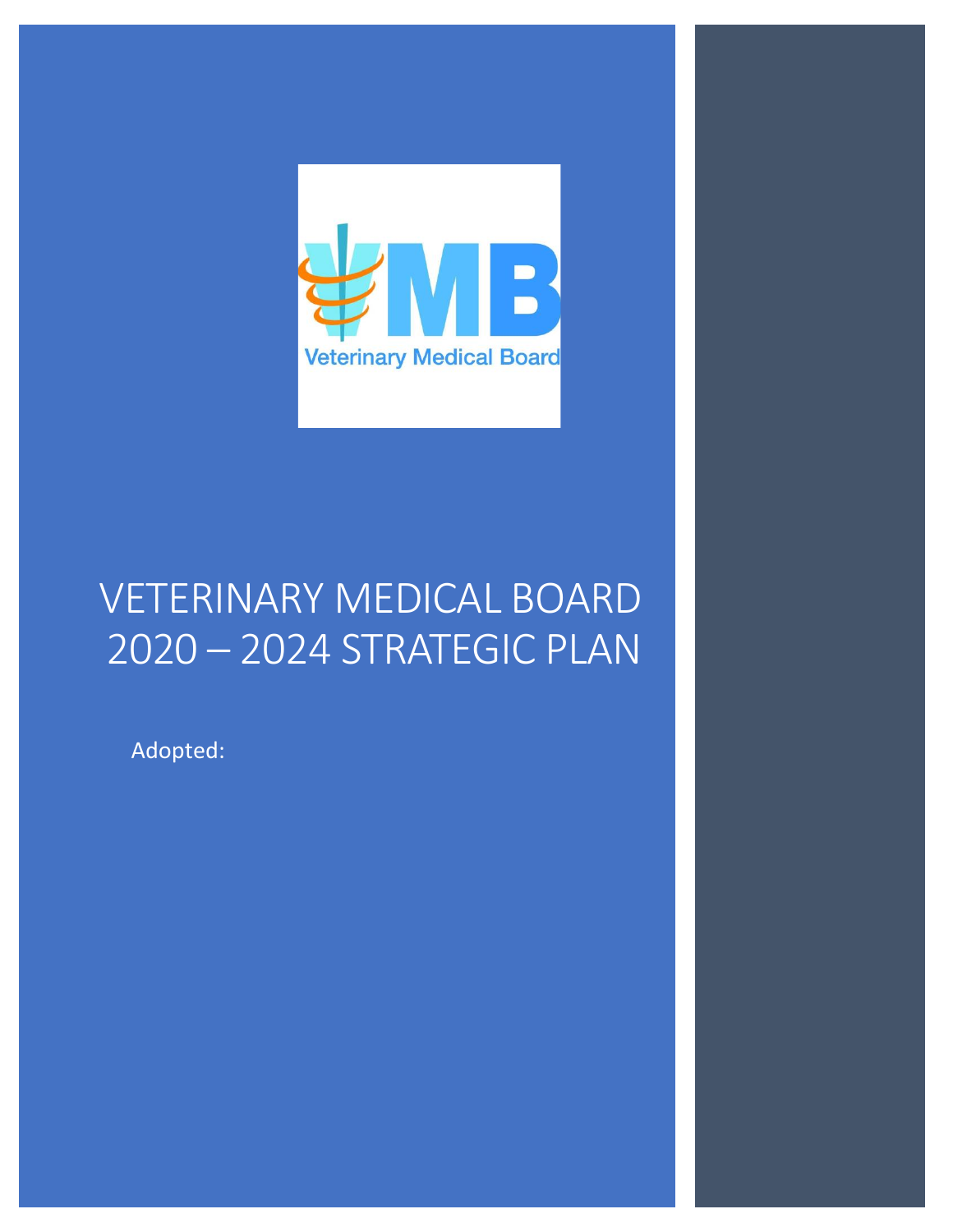# Table of Contents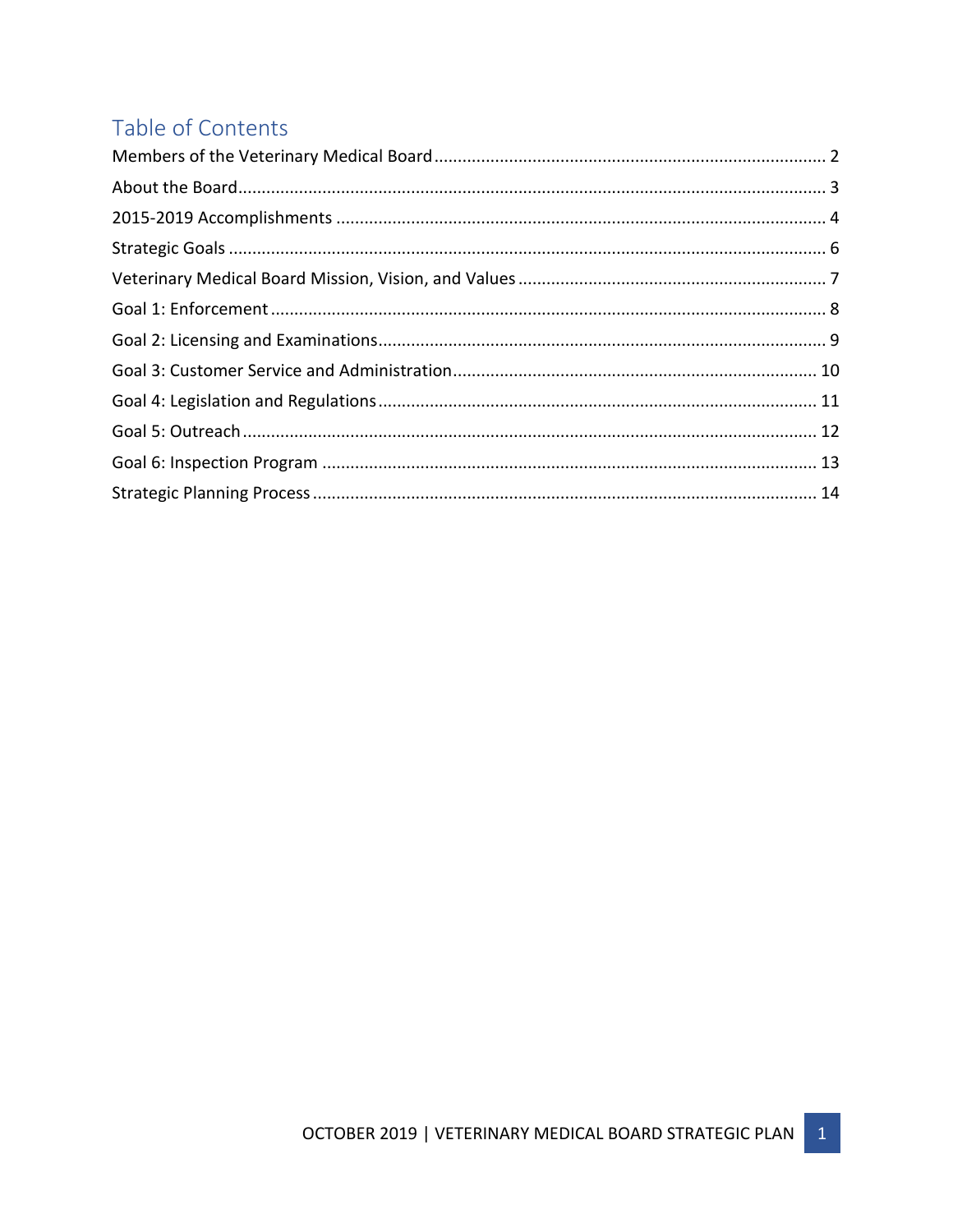## <span id="page-2-0"></span>Members of the Veterinary Medical Board

Jaymie Noland, DVM, President

Cheryl Waterhouse, DVM, Vice President

Kathy Bowler

Christina Bradbury, DVM

Jennifer Loredo, RVT

Mark Nunez, DVM

Dianne Prado

Alana Yanez

Gavin Newsom, Governor Alexis Podesta, Secretary, Business Consumer Services and Housing Agency Kimberly Kirchmeyer, Director, Department of Consumer Affairs Jessica Sieferman, Executive Officer, Veterinary Medical Board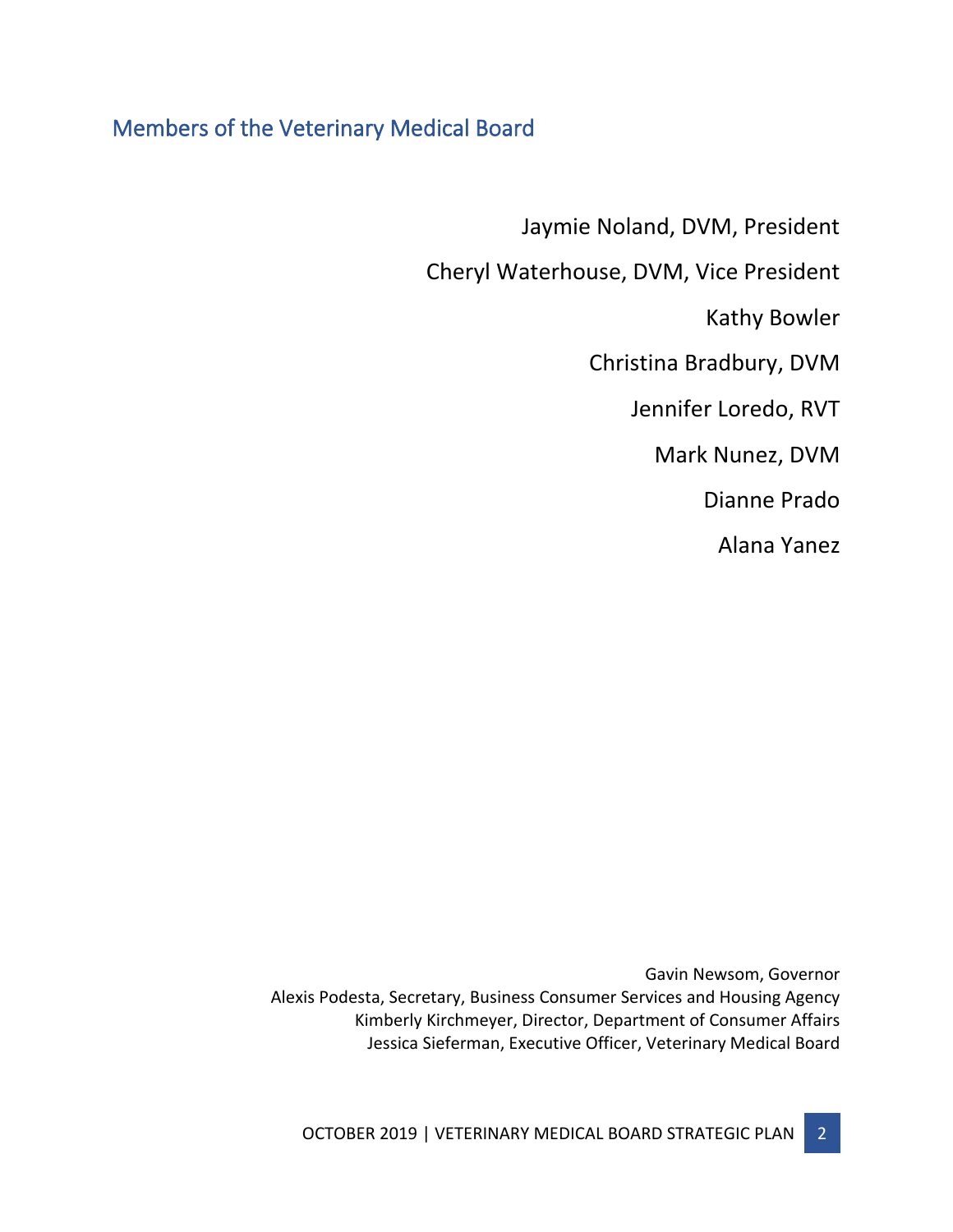## <span id="page-3-0"></span>About the Board

The Veterinary Medical Board (VMB) has been regulating veterinary medicine in the State of California since 1848. The VMB is a governmental agency whose mission is the protection of California consumers and their animals through the regulation of veterinary medicine. The VMB fulfills its mission by developing, maintaining, and enforcing professional standards including licensing veterinarians, registered veterinary technicians (RVTs), veterinary assistant controlled substances permit holders (VACSPs) and veterinary premises.

An eight-member board serves as the decision-making body for the VMB that includes four veterinarians, one RVT and three public members. Additionally, the VMB's Multidisciplinary Advisory Committee (MDC) assists, advises, and make recommendations on various VMB laws and policies. Both the VMB and MDC meet at least four times per calendar year in meetings open to the public. VMB staff handle day-to-day functions of the VMB, that includes consumer outreach, licensing, enforcement, and veterinary premises inspections.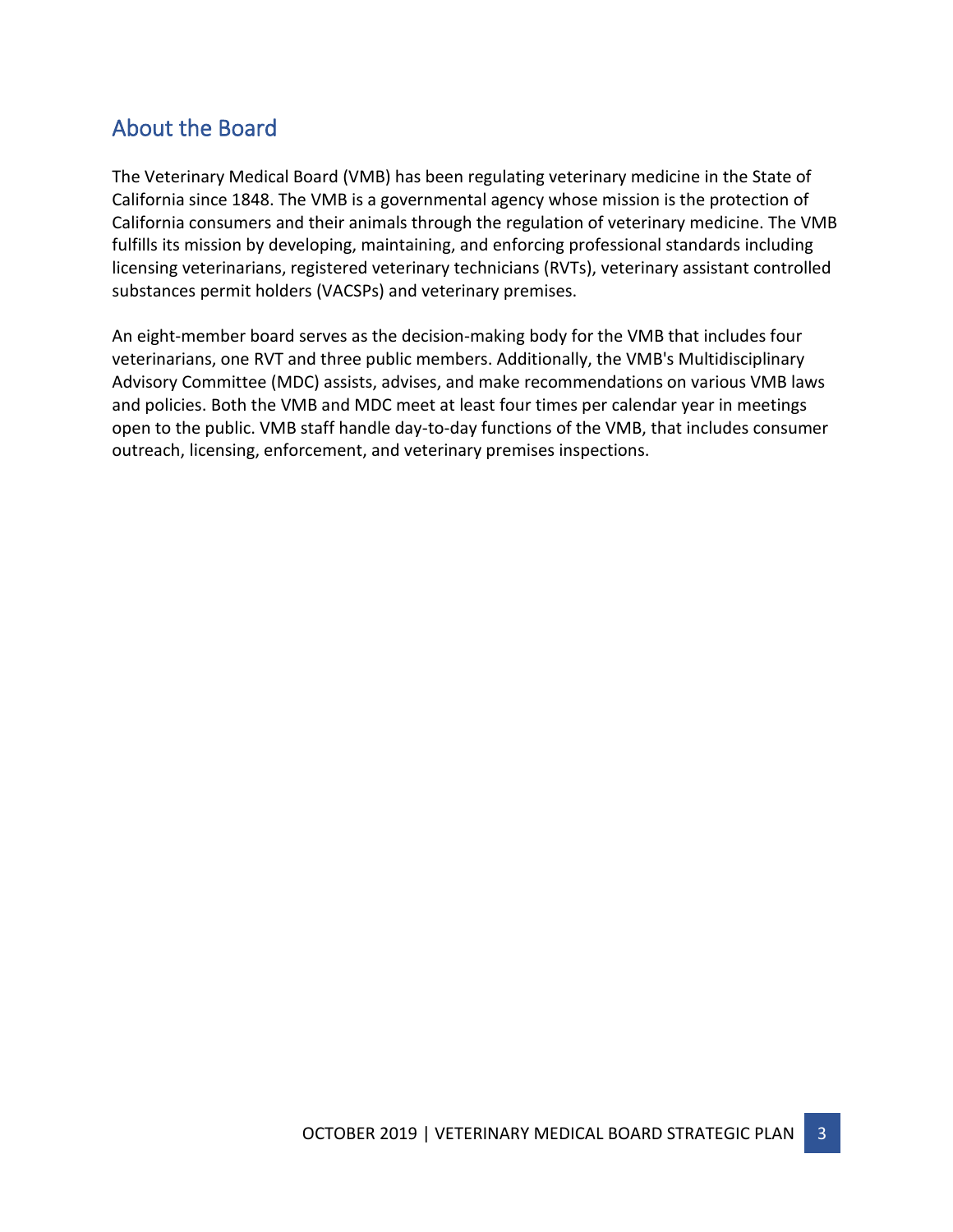## <span id="page-4-0"></span>2015-2019 Accomplishments

The Veterinary Medical Board (Board) accomplished the following strategic objectives since the adoption of its 2015-2019 *Strategic Plan:*

- Solved faculty licensing issues by creating a University Veterinarian license.
- Completed a Cost Benefit Analysis RVT Exam
- Resolved faculty licensure issue to enforce minimum standards for licensing applicable to all practice settings.
- Coordinated with the Department of Consumer Affairs (DCA) on creating and monitoring performance measures for licensing cycle times to expedite eligibility and renewals.
- Through legislation, resolved the issue of out-of-state veterinarians by creating exemptions for licensure during disasters in order to provide adequate veterinary care.
- Developed animal shelter regulations to address minimum standards.
- Developed statutory and regulatory authority for veterinarians to perform drug compounding.
- Developed regulation language for large animal practice to establish minimum standards.
- Implemented online applications and renewals.
- Implemented a consumer satisfaction survey to measure the Board's effectiveness.
- Completed, delivered, and testified to the 2015-2016 supplemental Sunset Review Report.
- Encouraged submission of email addresses for all licensees for efficient and timely communication.
- Provided outreach presentations to local associations and schools to inform and educate stakeholders.
- Strengthened the Board's social media presence.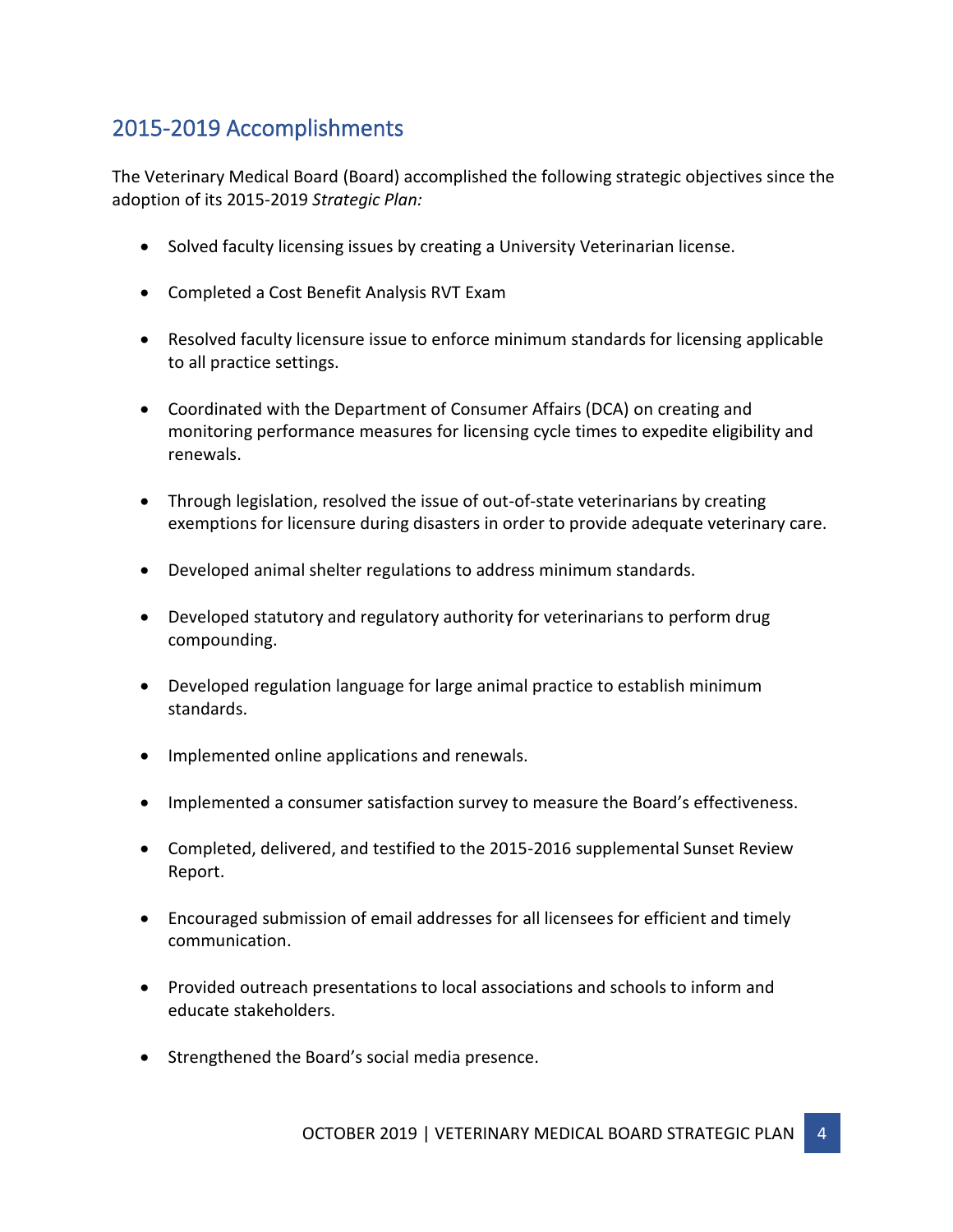- Improved the quality of premises inspector training.
- Distributed the hospital inspection checklist with the initial premise permits and encouraged self-evaluation on minimum standards.
- Provided workshops for stakeholders on minimum standards for premises.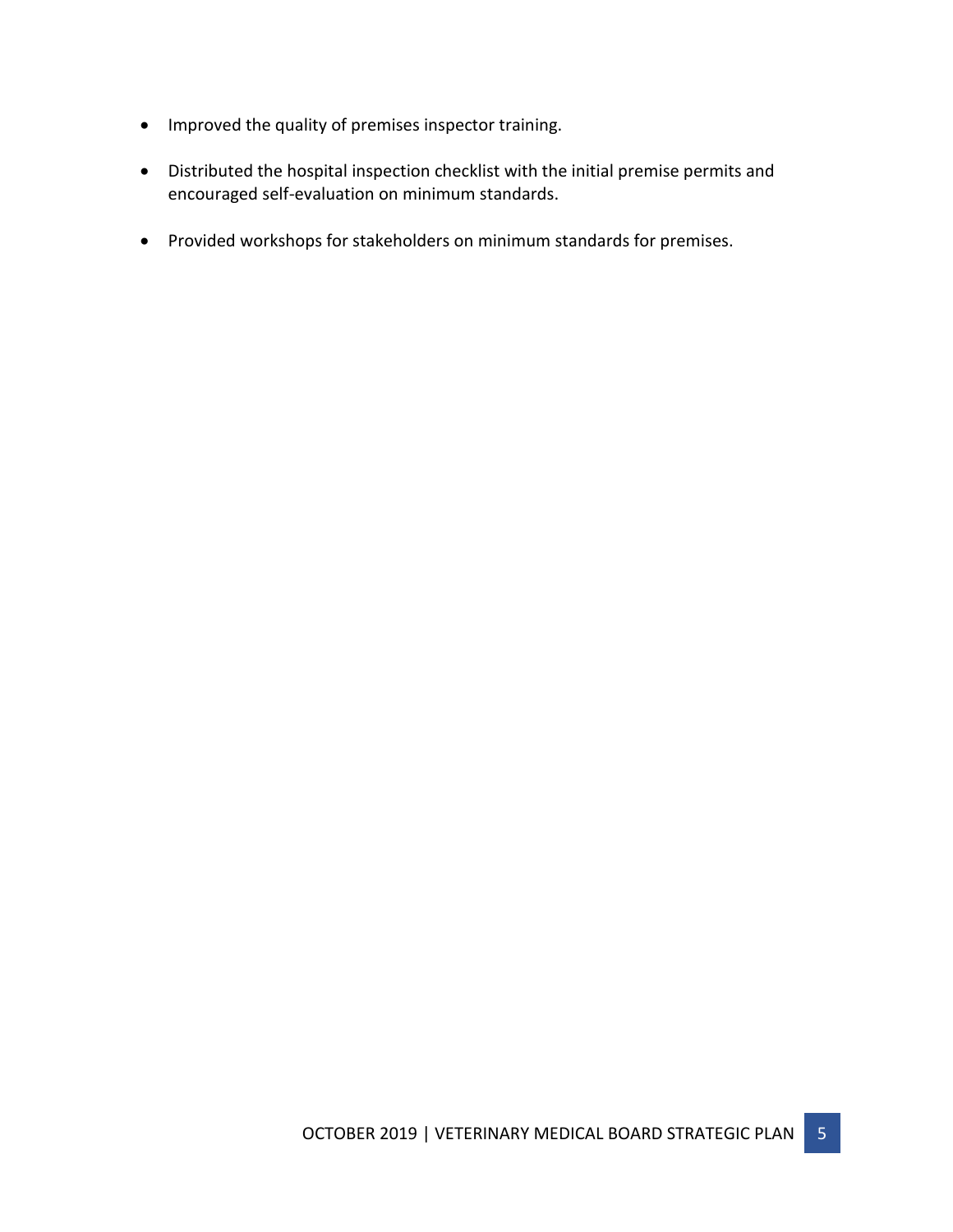# <span id="page-6-0"></span>Strategic Goals

## **Enforcement**

The goal of the Board is to safeguard consumers and the health and safety of their animals by preventing the unlicensed, illegal, incompetent, and unprofessional practice of veterinary medicine.

#### **Licensing and Examinations**

The Board ensures consumer protection through appropriate licensing and examination standards.

#### **Customer Service and Administration**

The goal of the Board is to ensure that consumers, licensees, schools, and all other stakeholders receive service in a prompt, courteous, accurate, and cost-effective manner.

#### **Legislation and Regulations**

The goal of the Board is to monitor and uphold the law and participate in regulatory and legislative processes.

#### **Outreach**

The goal of the Board is to inform consumers, licensees, and stakeholders regarding guidelines, statutes, and regulations affecting veterinary medicine.

#### **Inspection Program**

The goal of the Board's Inspection Program is to ensure compliance with and understanding of the laws and regulations for Veterinary Premises.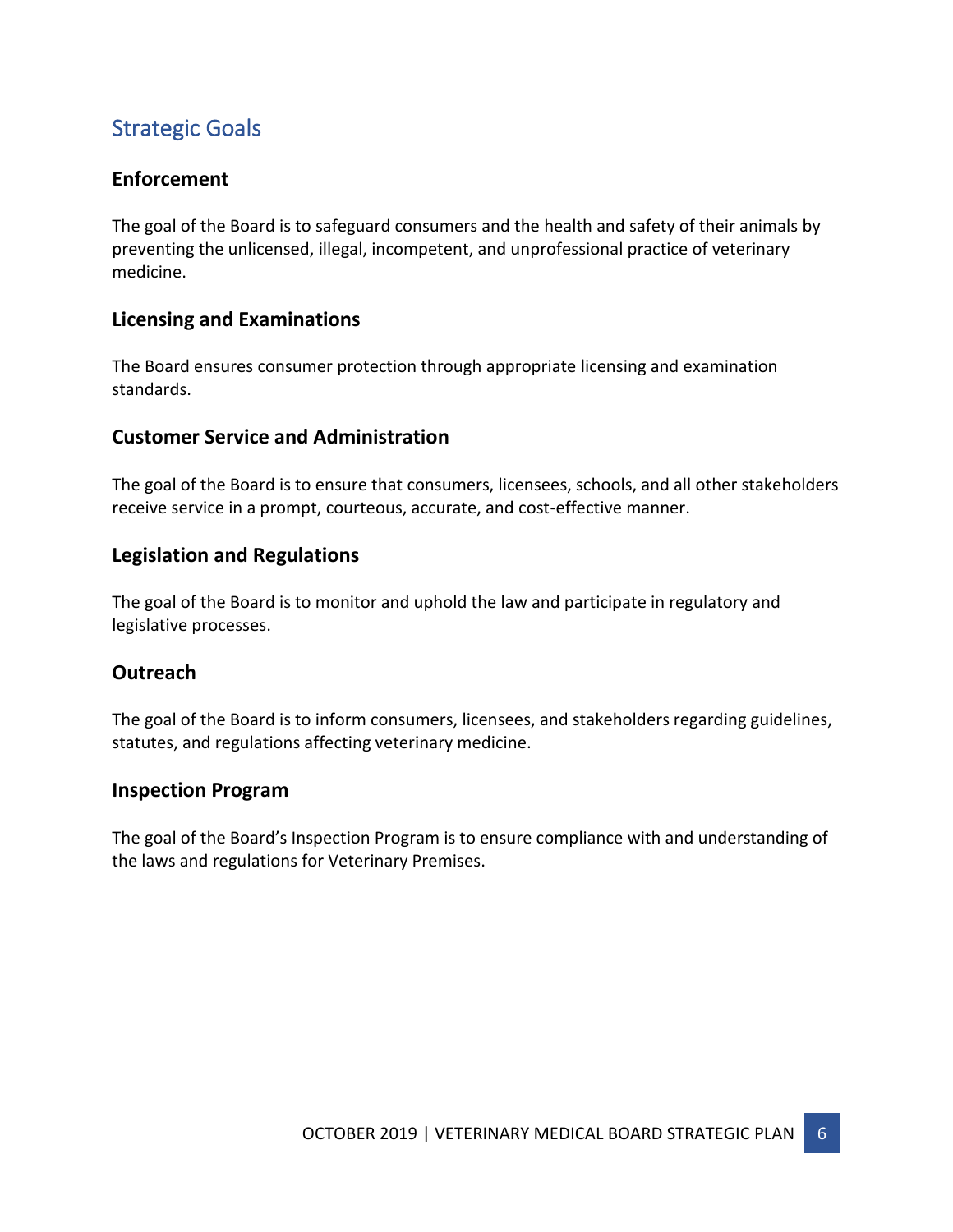# <span id="page-7-0"></span>Veterinary Medical Board Mission, Vision, and Values

### **Mission**

To protect consumers and animals by regulating licensees, promoting professional standards, and diligent enforcement of the California Veterinary Medicine Practice Act.

### **Vision**

To be the premier consumer protection agency leading the effort to advance high-quality veterinary medical care.

### **Values**

- Consumer protection
- Integrity
- Professionalism
- Responsiveness
- Transparency
- Efficiency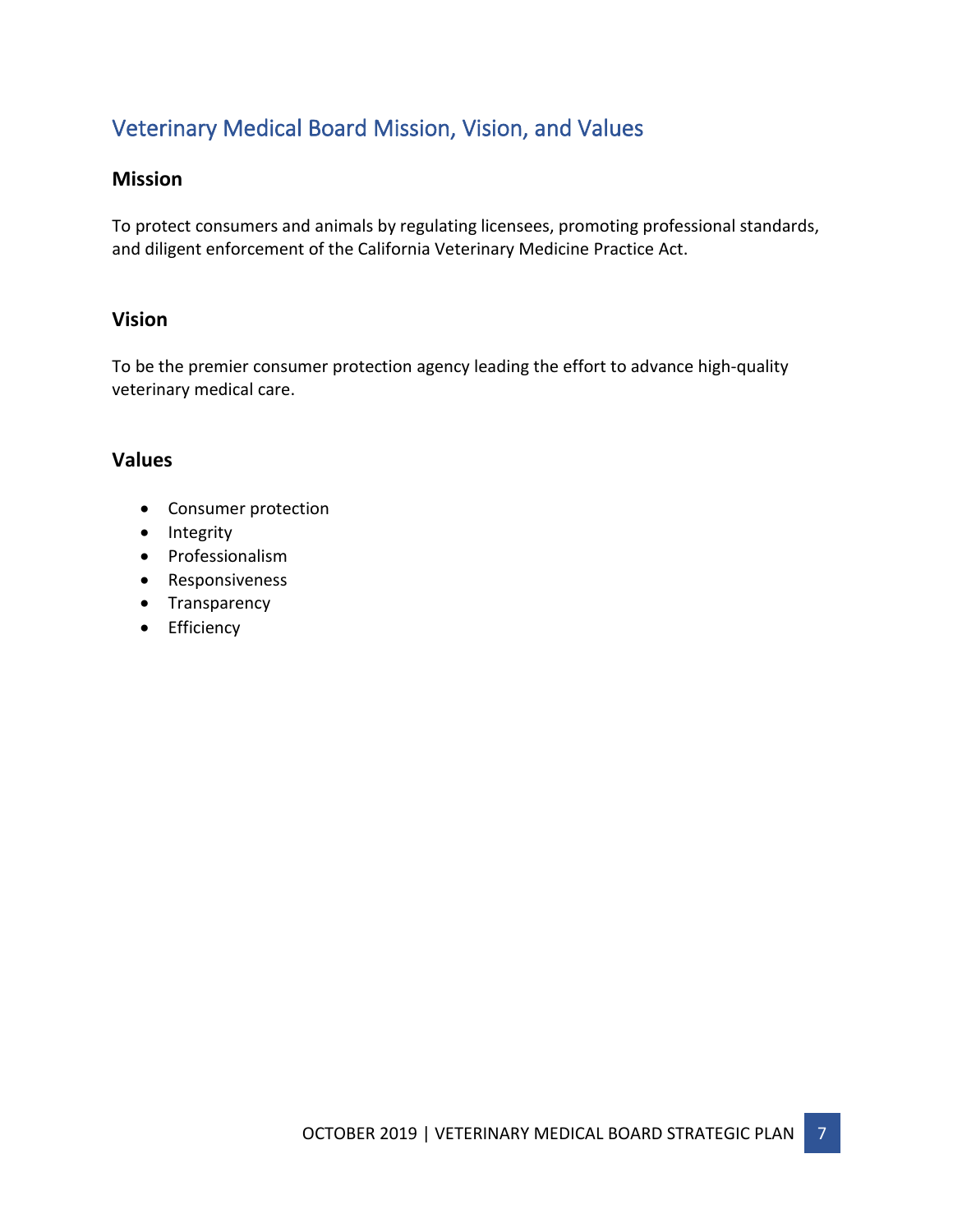## <span id="page-8-0"></span>Goal 1: Enforcement

1.1 Streamline the enforcement process to shorten cycle time, expedite consumer protection, and lower costs.

1.2 Expand citation authority and increase usage to resolve less egregious violations through non-disciplinary actions.

1.3 Increase the utilization of existing tools to combat unlicensed practice.

1.4 Analyze effectiveness of current complaint prioritization defined in BPC section 4875.1.

1.5 Re-evaluate performance measures of enforcement to improve accountability.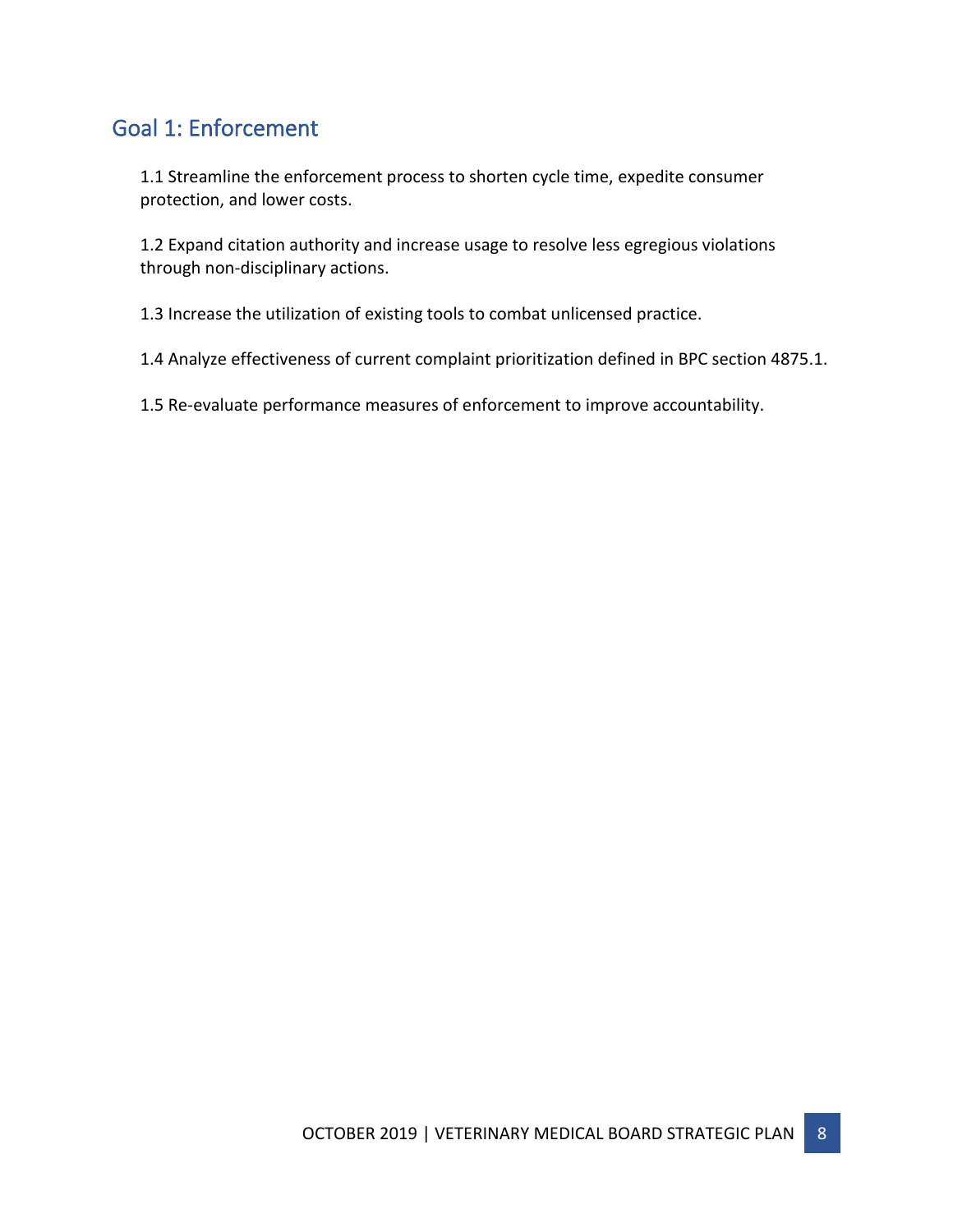# <span id="page-9-0"></span>Goal 2: Licensing and Examinations

2.1 Decrease licensure processing times by issuing a license to any candidate who completes the licensure requirements within 4 weeks to increase consumer access to veterinary care and to increase candidate access to licensure.

2.2 Encourage increased applicant/licensee usage of BreEZe to increase process efficiencies.

2.3 Increase the access to veterinary care.

2.4 Educate license applicants and licensees on changes to requirements to licensing/renewals to improve compliance and improve efficiencies.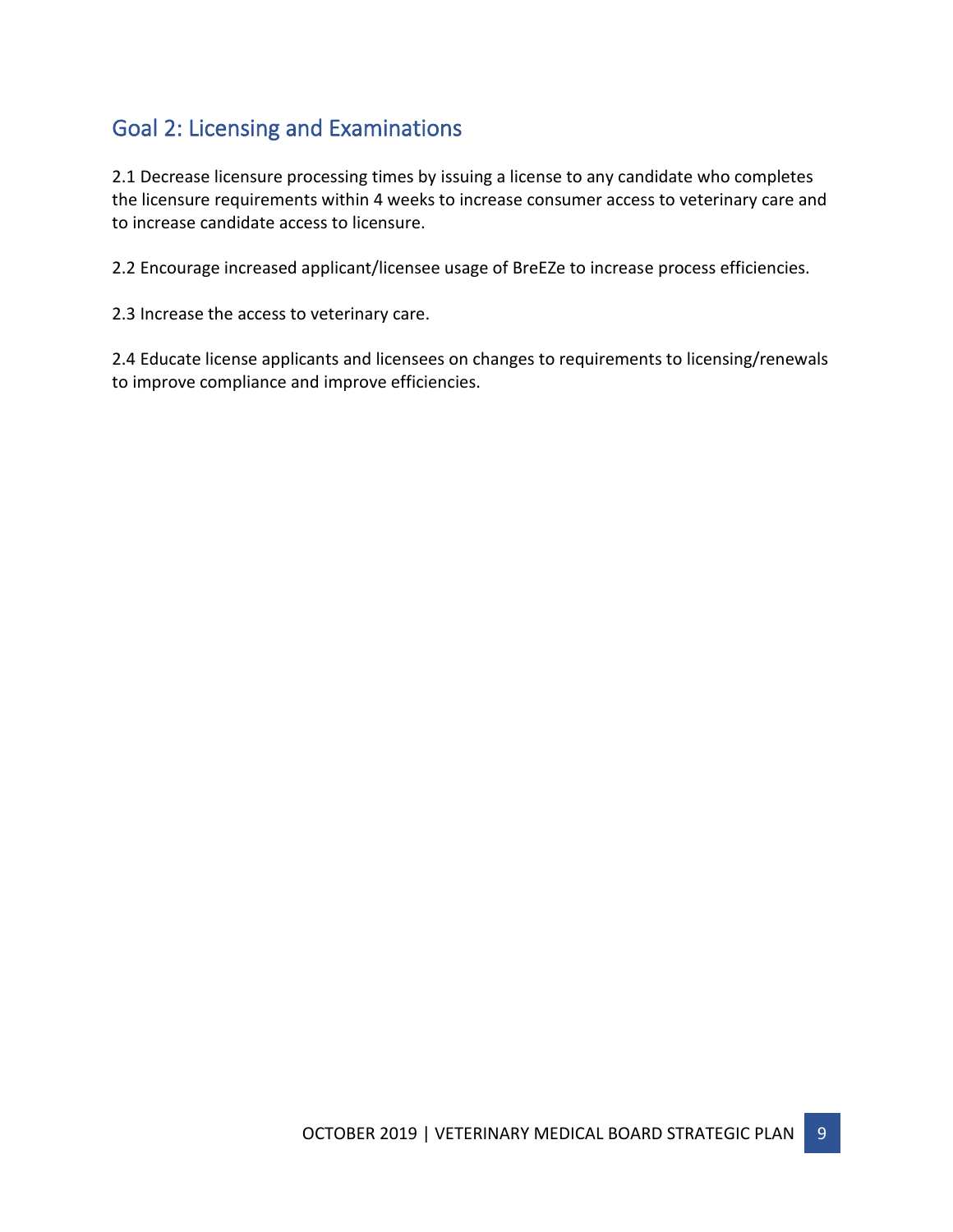# <span id="page-10-0"></span>Goal 3: Customer Service and Administration

3.1 Innovate BreEZe communication of complaint status updates to improve communication with involved parties.

- 3.2 Redesign Board website to enhance stakeholder communication.
- 3.3 Improve public access to communication with Board staff.
- 3.4 Improve staff effectiveness, consistency, and efficiency.

3.5 Improve staff retention, decrease turnover, and increase staff productivity.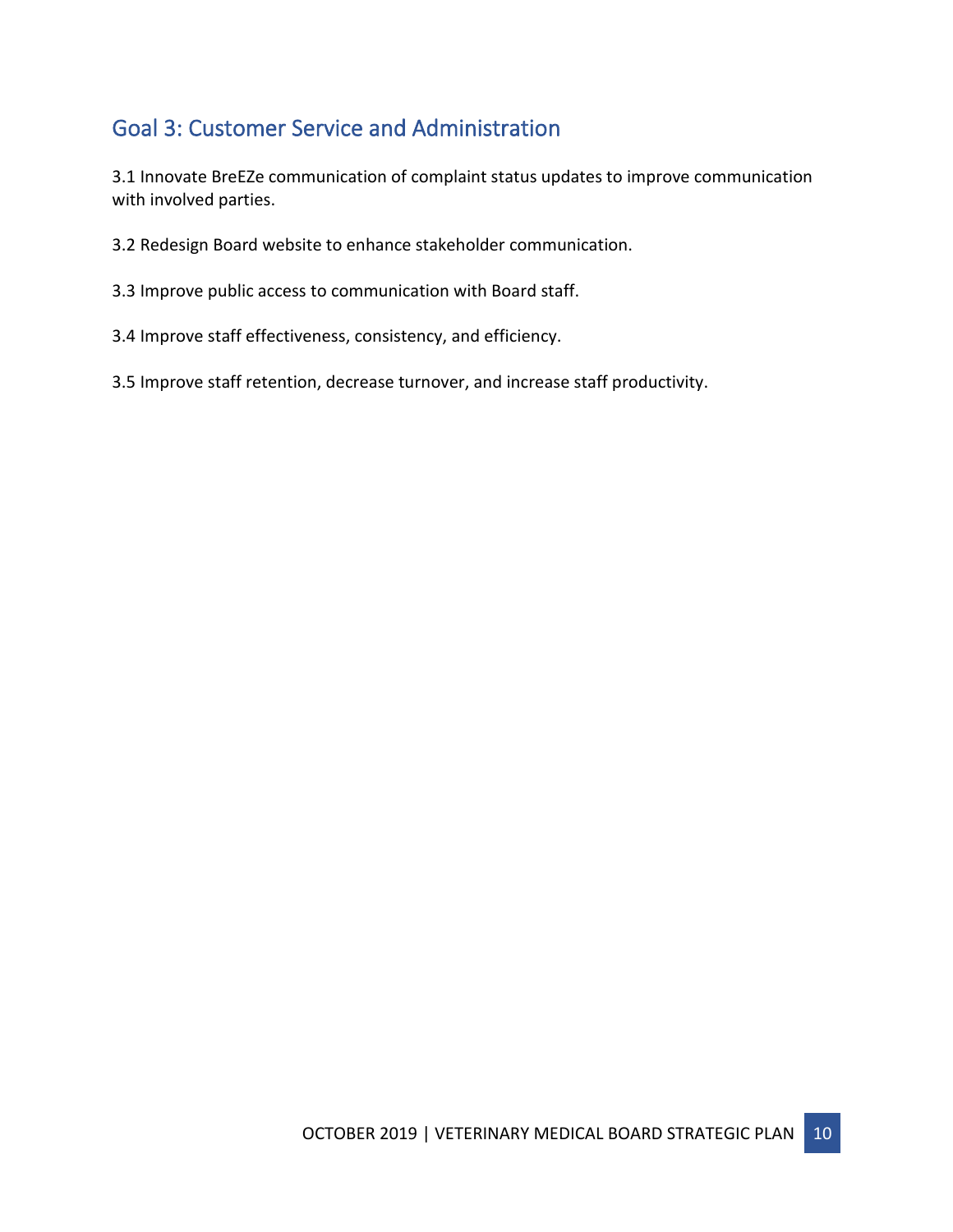# <span id="page-11-0"></span>Goal 4: Legislation and Regulations

4.1 Review and develop statutes and regulations to hold premises registrants liable for violations.

4.2 Develop legislation that enhances unlicensed practice penalties to protect consumers and prevent harm to animals.

4.3 Pursue protections for veterinary drug compounding at the state and federal level to enable veterinary patients to receive compounded medications in an economical and timely manner.

4.4 Pursue consumer protections in telemedicine to ensure the appropriate implementation of telemedicine for animal protection.

4.5 Define regulatory oversight to protect against non-veterinarians influencing the practice of veterinary medicine.

4.6 Increase statutory license fee caps to maintain the financial stability of the Board.

4.7 Examine licensure exemptions in BPC section 4827 (excluding livestock) to protect consumers and their animals from unlicensed practitioners.

4.8 Create regulations on how to remove a DEC member to give the Board president the authority, if necessary.

4.9 Implement regulations for substance abusing licensees to fully comply with the statutory requirement.

4.10 Address false and misleading advertising of specialty and board certification to provide and enhance consumer protection.

4.11 Analyze existing statutes and regulations regarding rodeos to identify enhancements and improvements.

4.12 Pursue funding for cannabis research in veterinary medicine to protect consumers and their animals.

4.13 Update all applications/registrations to reflect statutory/regulatory changes.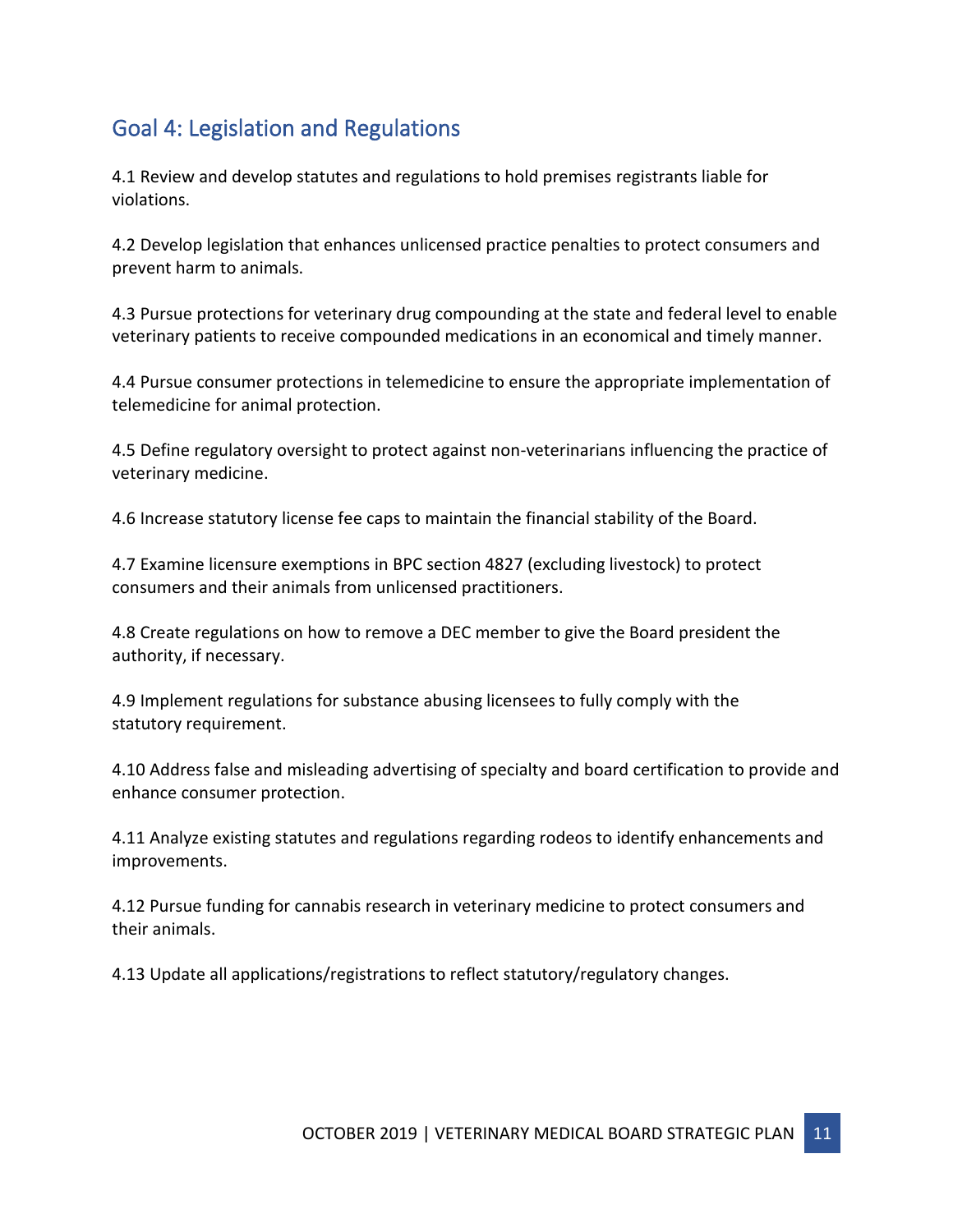# <span id="page-12-0"></span>Goal 5: Outreach

5.1 Deliver programs (webinars, newsletters, etc.) to local associations to update them on Board actions and programs.

5.2 Increase licensee outreach on regulatory matters, most common problems/complaints, and topics of interest.

5.3 Revamp consumer, licensee, and/or stakeholder satisfaction surveys to identify areas for customer service improvement.

5.4 Strengthen the Board's social media presence to provide convenient, timely, and accessible information.

5.5 Collaborate with AAVSB and other national organizations to provide better balance of presentations and better inform all veterinary regulatory boards on current/emergency issues.

5.6 Establish student liaisons to the Board to increase communication with future licensees and include their perspective.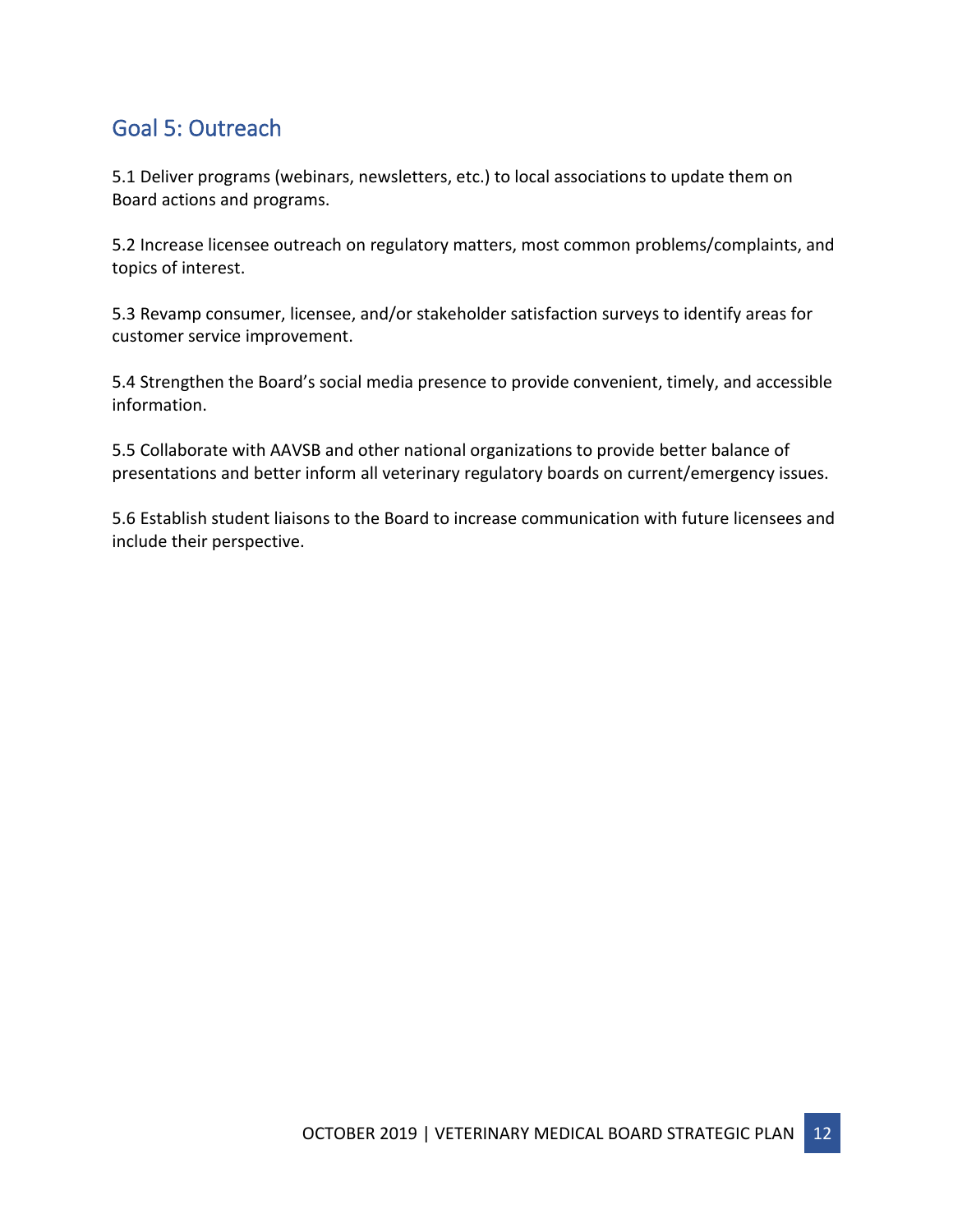## <span id="page-13-0"></span>Goal 6: Inspection Program

6.1 Promote the Veterinary Premises Self-Evaluation Checklist by collaborating with professional/affiliated organizations to disseminate the checklist and manual to all veterinary premises.

6.2 Evaluate the feasibility of the 20% annual inspections mandate.

6.3 Streamline the inspection process.

6.4 Design minimum standards attestation for new premises to improve awareness and ensure compliance.

6.5 Obtain and retain capable and proficient inspectors.

6.6 Improve inspection program effectiveness.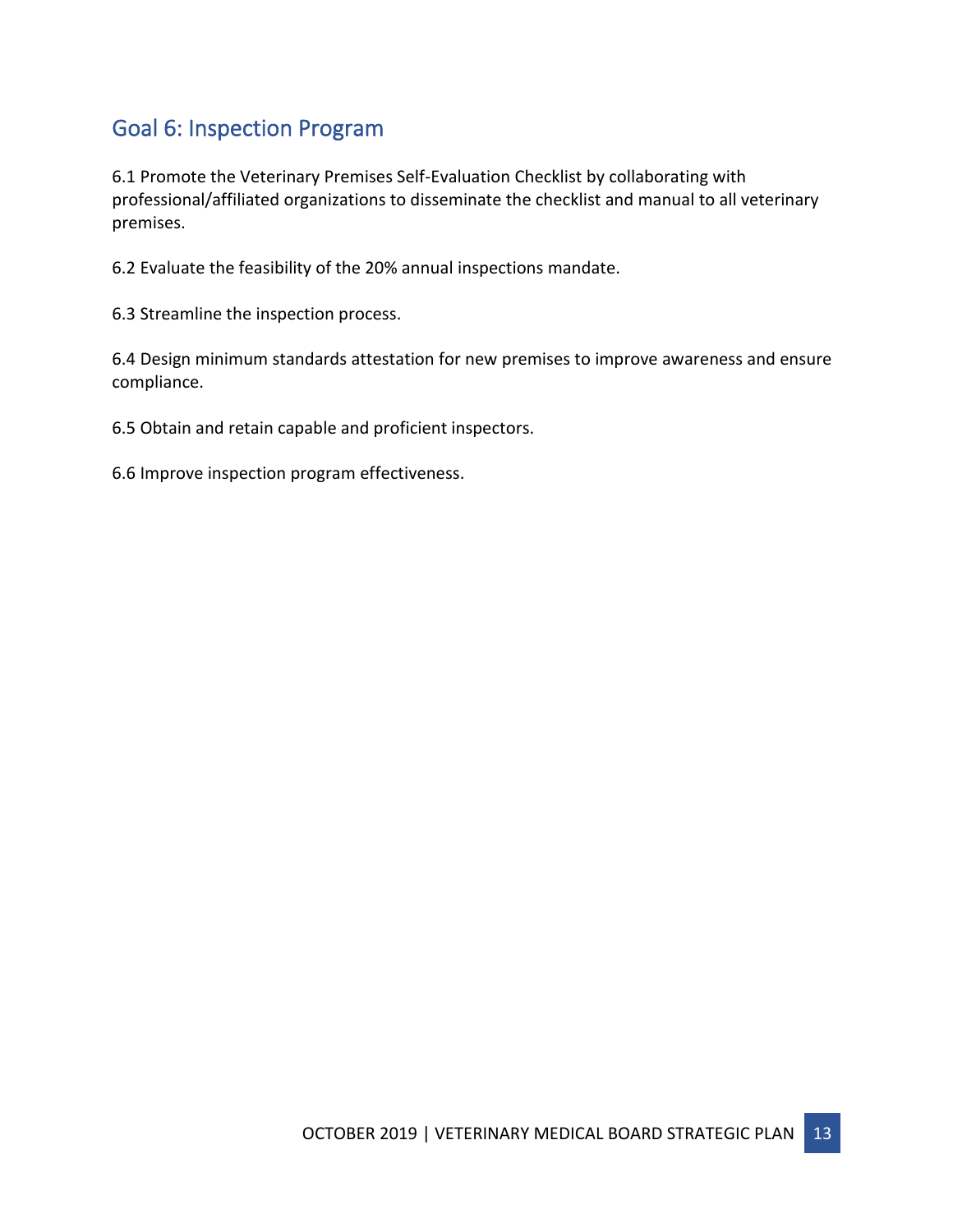## <span id="page-14-0"></span>Strategic Planning Process

To understand the environment in which the Board operates and identify factors that could impact the Board's success, the California Department of Consumer Affairs' SOLID Planning (SOLID) conducted an environmental scan of the internal and external environments by collecting information through the following methods:

- Interviews conducted with all members of the Board and the Executive Officer, completed during the months of August through September 2019, to assess the challenges and opportunities the Board is currently facing or will face in the upcoming years.
- An online survey was sent to staff in August, closing on September 10, 2019, followed by separate employee and management focus groups on September 20th. In the survey and during the focus groups, employees and management provided anonymous input regarding the challenges and opportunities the Board is currently facing or will face in the upcoming years.
- An online survey was sent to Board stakeholders in August and closed in September 2019. The survey's purpose was to identify the strengths and weaknesses of the Board from an external perspective. A total of 1,066 stakeholders completed the survey.

The most significant themes and trends identified from the environmental scan were discussed by the Board's executive team during a strategic planning session facilitated by SOLID on October 11, 2019. This information guided the Board in the review of its mission, vision, and values, while directing the strategic goals and objectives outlined in this 2020 - 2024 strategic plan.